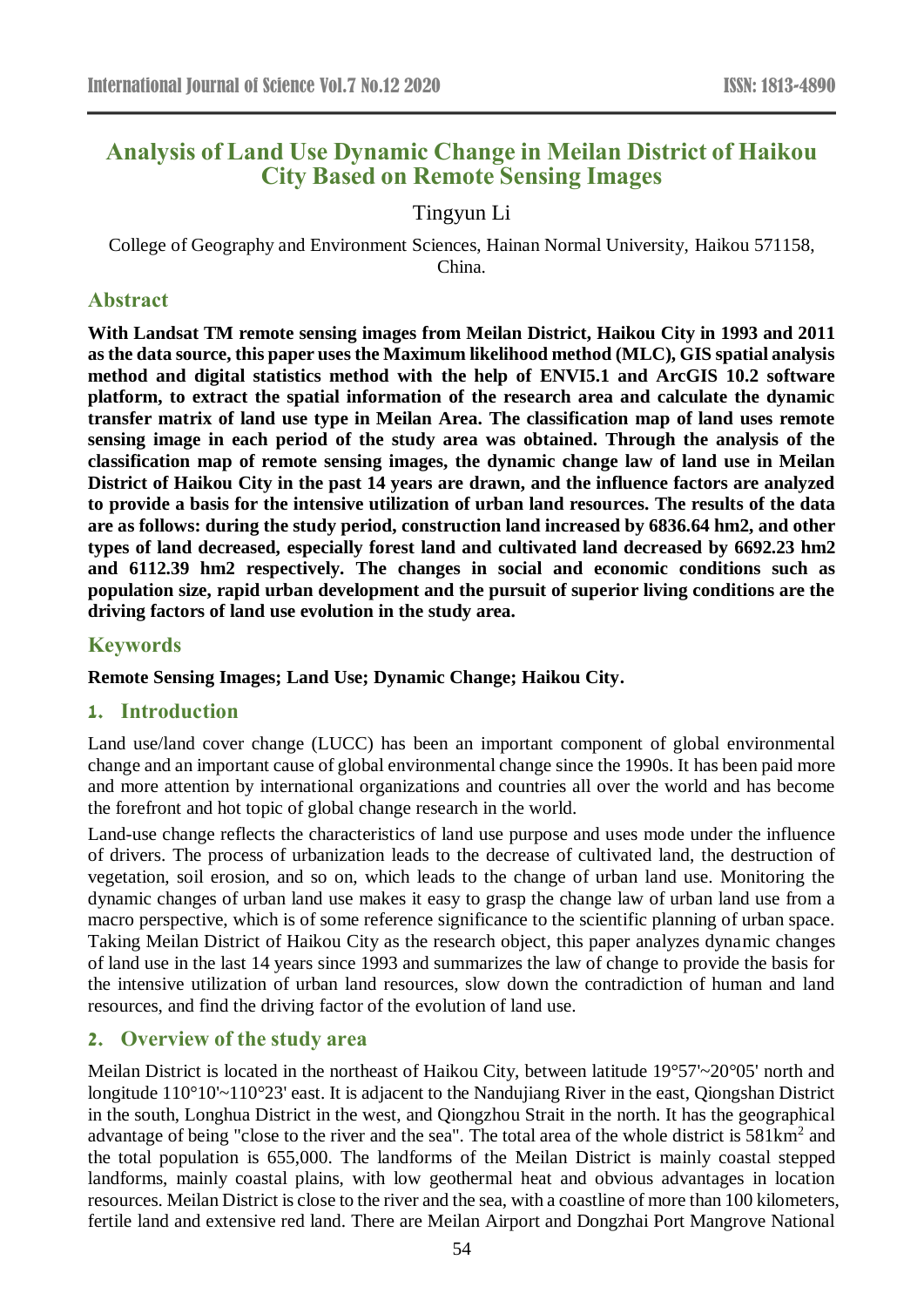Nature Reserve in the territory. Nandu River, Meishe River and Haidian River flow through the city and flow into the sea. The Haiwen Expressway and Qiongwen National Road traverse the entire region, which has unique advantages in natural resources.

# **3. Data sources and research methods**

### **3.1 Data sources**

The remote sensing images data selected in this paper are land-based satellite data of the United States, and the two phases of the image are Landsat TM in 1993 and 2011, with a resolution of 30m. Besides, there are administrative maps of the Melan District, 1:5 million topographic maps, land-use status maps, various documents, information and related year statistics.

### **3.2 Research methods**

The technical route of this study is shown in Figure 1: First of all, we use ENVI5.1 remote sensing processing software to pre-process data such as geometric correction and image cutting of remote sensing images in 1993 and 2011. Then we carry out remote sensing images enhancement processing, and finally use the maximum adage method to supervise and classify the images separately, extract the main types of land use, and combine the results of field visits and various statistical data, modify the misconceived areas, and use the classification and comparison method to extract land use change information. With the support of ArcGIS10.2 software, through the spatial overlap analysis of the land-use status map of Meilan District in 1993 and 2011, we can get the spatial overlap matrix table of land-use area transfer between 8a Melan district. We construct regional land use change index models such as land-use change index, land-use change type multi-degree and inordinateness index, quantitatively study the time and space change of land-use in Meilan district, clarify the regional characteristics of land-use change in Meilan district, and provide effective decision support for land sustainable use.



Figure 1 Technology roadmap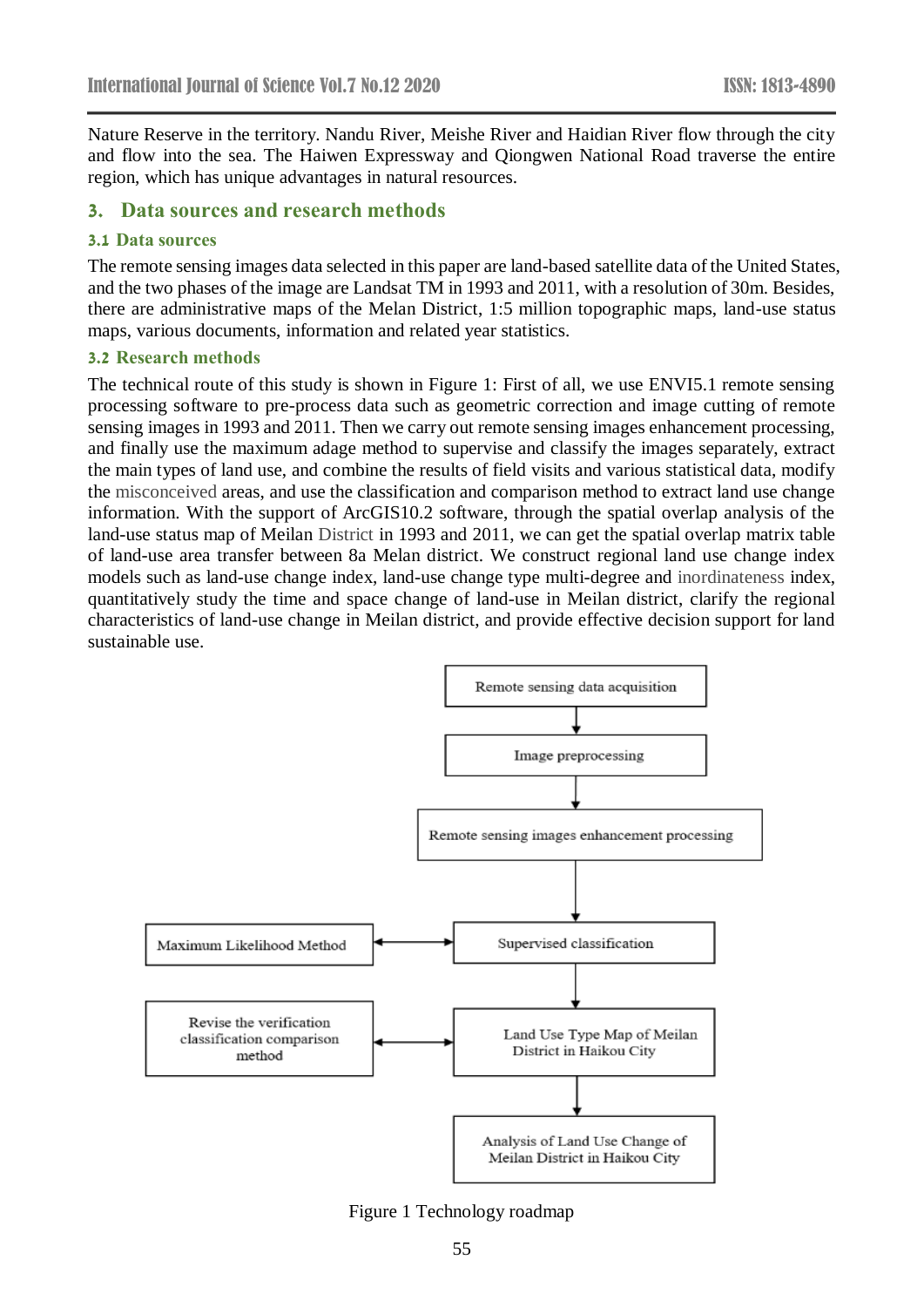# **4. Extraction of remote sensing images information**

# **4.1 Preprocessing of remote sensing images**

In order to eliminate all kinds of geometric distortion of remote sensing images, we need to the geometric correction of two-phase TM images. Using ENVI software, we use three polynomial methods to geometric correction of remote sensing images, and the total residual error is tested to be within 0.5 pixels, which meets the accuracy requirements of geometric correction. In order to unify the interpretation standards and facilitate the analysis of graphics overlays, based on the 2011 image, we register the 1993 TM image and uniformly adopt Transverse Mercator projection.

### **4.2 Remote sensing images enhancement processing**

Since the study area is Meilan District, there is a lot of dust above the city, and the remote sensing images will be a little bit fuzzy. Therefore, to reduce the ambiguity of the TM image, the two phases of remote sensing images have been processed for Haze Reduction. The method is essentially based on the Tasselled Cap transform. First, we perform principal component transformation on the image to find and eliminate the components related to the ambiguity, and then perform the principal component inverse transformation back to the RGB color space to achieve the purpose of removing haze. Remote sensing images after Haze Reduction are clearer, which is convenient for subsequent classification and interpretation.

### **4.3 Classification and accurate evaluation of remote sensing images**

On the image-processed remote sensing images, according to the established image characteristics of the image classification, the classification of remote sensing images in this study is based on the Bayesian Information Criterion (BIC) of the Maximum Likelihood Method of Supervised Classification. Combined with the national land use type standard and the actual situation of land use resources in Meilan District and referring to the land use map of Meilan District, this study divides the land use type into five types of cultivated land, forest land, construction land, waterbody and unused land. Finally, according to the interpretation mark of the image, concerning the relevant thematic map, combined with the results of the actual field investigation, this study tested the accuracy of the classification results, and calculated that the Kappa coefficients of the 1993 and 2011 image classification charts were 0.84 and 0.82 respectively, which met the requirements of the minimum allowable accuracy of 0.7, to meet the accuracy of land use change monitoring.



### Figure 2 Land use types in 1993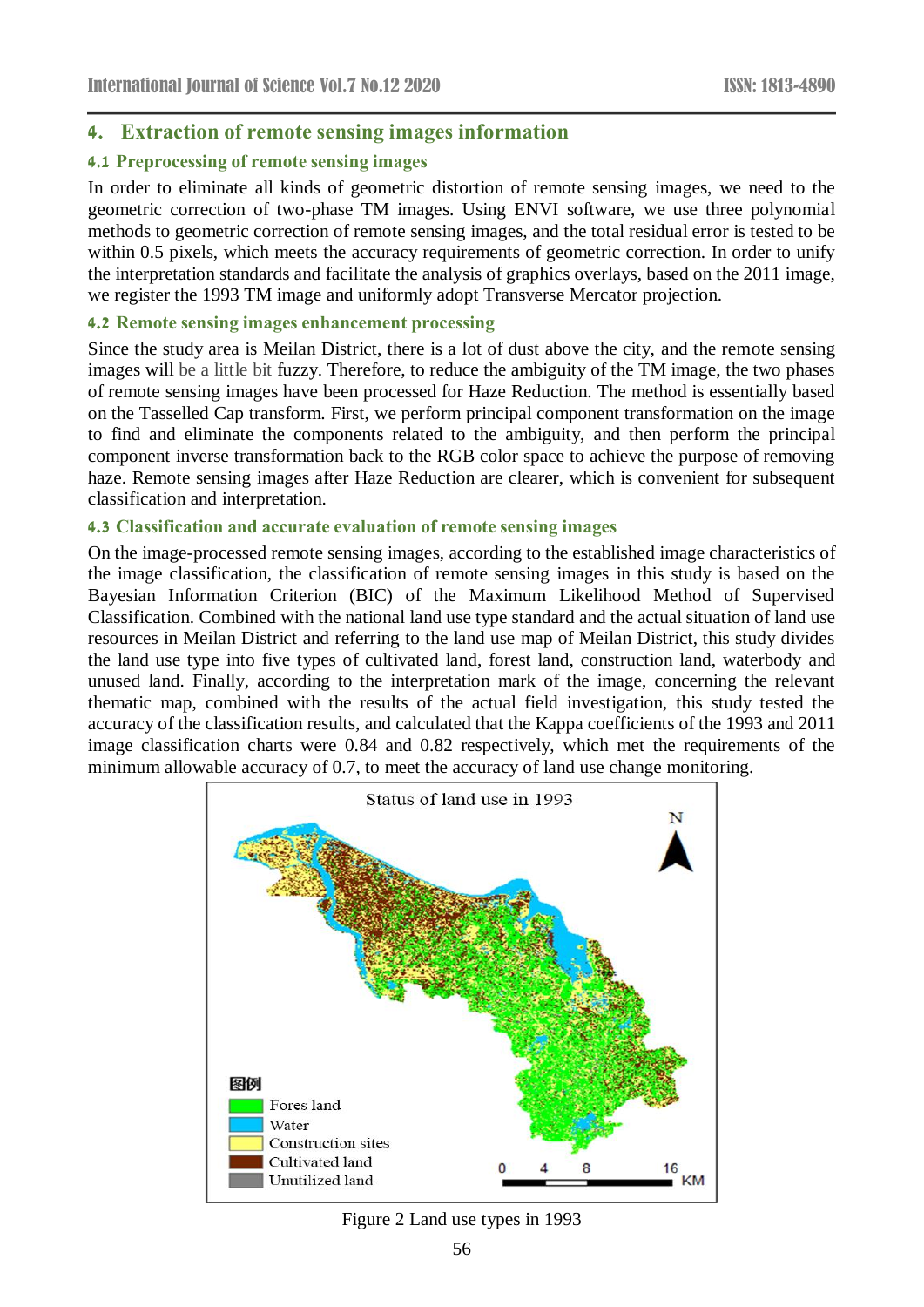The images after supervised classification will produce some small spots. In this study, the Clump and Eliminate methods in the ENVI module are used to merge the small spots into the adjacent large spots. Finally, the ArcGIS 10.2 software is used to output the result of image interpretation and classification into a map, and the land use type maps in 1993 and 2011 are shown in Figure 2 and Figure 3.



Figure 3 Types of land use in 2011

# **5. Result analyses**

# **5.1 Analysis of land use dynamic change process in Meilan District**

From Figures 2 and 3, it can be seen that the area of construction land in Meilan District, Haikou City has increased greatly, and urban development has expanded to the southeast and northwest on the basis of the old city section of Haifu Road and Binjiang Road Meilan District. First, it expands to the southeast, development density is relatively concentrated. In particular, Haikou Meilan International Airport was officially opened to navigation on May 25, 1999, which accelerated the development of urbanization, resulting in a surge in demand for construction land and a decrease in forest land and waterbody. Second, it expands to the northwest, especially Haidian Island. The island integrates fivestar hotels, top resort communities, and university education. The development and construction of residences, roads and shopping malls have led to changes in land use structures such as woodlands and waterbody and an increase in the area of construction land.

On the ArcGIS software platform, the original transfer matrix of land use is calculated by using the method of map algebraic calculation. As can be known from Table 1, the rate of change of various land types between study area 8a and the transfer rate between them is relatively large, and the conversion types are complex and diverse.

The area of construction land in Meilan District of Haikou City increased the most from 1993 to 2011, while the area of cultivated land, forest land and waterbody decreased, which shows from the side that the scale of urban space is expanding, the area of urban construction land is increasing, the demand for land is increasing, resulting in the reduction of cultivated land, forest land and waterbody, and the increase and decrease of construction land and cultivated land, forest land and waterbody. Among them, the area of construction land increased by  $6838.64 \text{ hm}^2$ , an increase of up to 39.63%,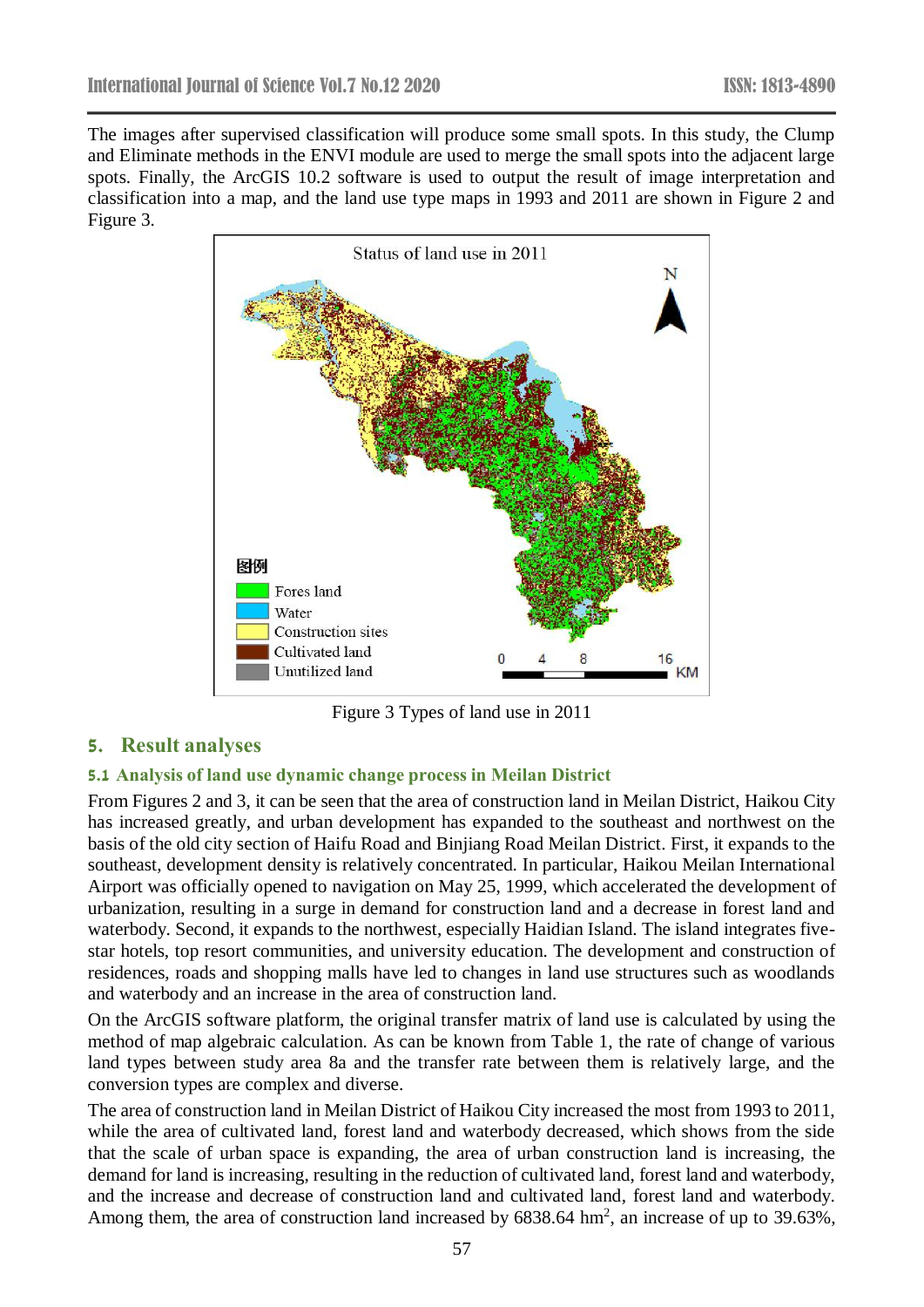and other types of land decreased, especially forest land and cultivated land decreased by 6692.23  $hm<sup>2</sup>$  and 6112.39 hm<sup>2</sup> respectively.

Judging from the transfer rate between various land use types, the forest land is mainly converted to construction land, the transfer rate is 17.22 percent, and the second is the transfer to cultivated land. Among the woodlands in 2011, cultivated and unused land contributed the most. Cultivated land is mainly transferred to urban construction land. The transfers rate is as high as 20.93 percent, followed by the transfer to forest land. Unused land and forest land contributed the most to cultivate land in 2011. The construction land is mainly converted into cultivating land. Among the construction sites in 2011, the contribution rate of cultivated land was the highest, at 25.98 percent. Unused land is mainly converted into cultivating and forested land. Woodland contributed the most to unused land in 2011.

|                   | Woodland | Water   | Cultivated land | Unused land | Construction land | Total in 1997 |
|-------------------|----------|---------|-----------------|-------------|-------------------|---------------|
| Woodland          | 7622.88  | 67.91   | 7928.52         | 2421.48     | 1745.35           | 19786.17      |
| Water             | 171.24   | 4141.22 | 1156.26         | 141.69      | 943.65            | 6554.09       |
| Construction land | 3565.94  | 548.98  | 6726.52         | 2015.19     | 4401.82           | 17258.47      |
| Cultivated land   | 1542.99  | 323.94  | 5376.40         | 1416.54     | 4895.57           | 23555.45      |
| Unused land-      | 1890.18  | 36.29   | 2542.90         | 80.78       | 25.36             | 5584.53       |
| Total in 2011     | 13093.94 | 5121.93 | 17443.06        | 6077.39     | 24097.11          | 67738.73      |

Table 1 Land use conversion matrix in Meilan District from 1993 to 2011 (hm 2)

### **5.2 Analysis of the driving forces of dynamic changes in land use**

Land use/cover change reflects the relationship between human beings and nature, and the issue of influencing factors and driving mechanisms of change is a key issue in the study of land use/cover change. This paper mainly discusses the impact of land use/cover change on the Meilan District of Haikou City from the following factors.

**(1) population factors.** Land-use change is the manifestation of human-land interaction and one of the most significant manifestations of human activities on natural resources and the environment. Haikou's population grew rapidly, reaching 1.6044 million by 2011. During this period, the rapidly increasing population will inevitably require a large number of urban construction land, to promote the urban fringe of land such as cultivated land, forest land, etc. into urban construction land. With the increase of population, the social pressure brought about by the tension between people and land is bound to further drive the drastic changes in land use.

People's living need has a special impact on land use/cover. With the development of society, the improvement of people's living standards, people's demands on social convenience are getting higher and higher, such as transportation, convenient transportation between cities and villages is the price of requisitioning forest land and agricultural land, which will also bring about land use/cover changes.

**(2) economic factors.** Population growth and economic development, domestic and foreign analysis of the driving force of urban expansion shows that population growth and socio-economic development are the main drivers of urban expansion. Since the reform and opening up, the economy has developed rapidly. Industrial structure adjustment, from the first, second to the tertiary industry, the economic output income of urban land is much greater than agricultural land, and agricultural land on the edge of the city has the potential to quickly convert into urban land. These agricultural land were quickly requisitioned as urban land and industrial sites, all kinds of enterprises and institutions in need of land have to the edge of the city to grab land, so the construction land area increased by up to 39.63 percent. From 1993 to 2011, the rapid expansion of cities is closely related to "real estate fever" in the research area. In this process, due to the occupation of land in the completion of construction into production takes a certain amount of time, which led to a part of the land idle out, affecting the efficiency of land use.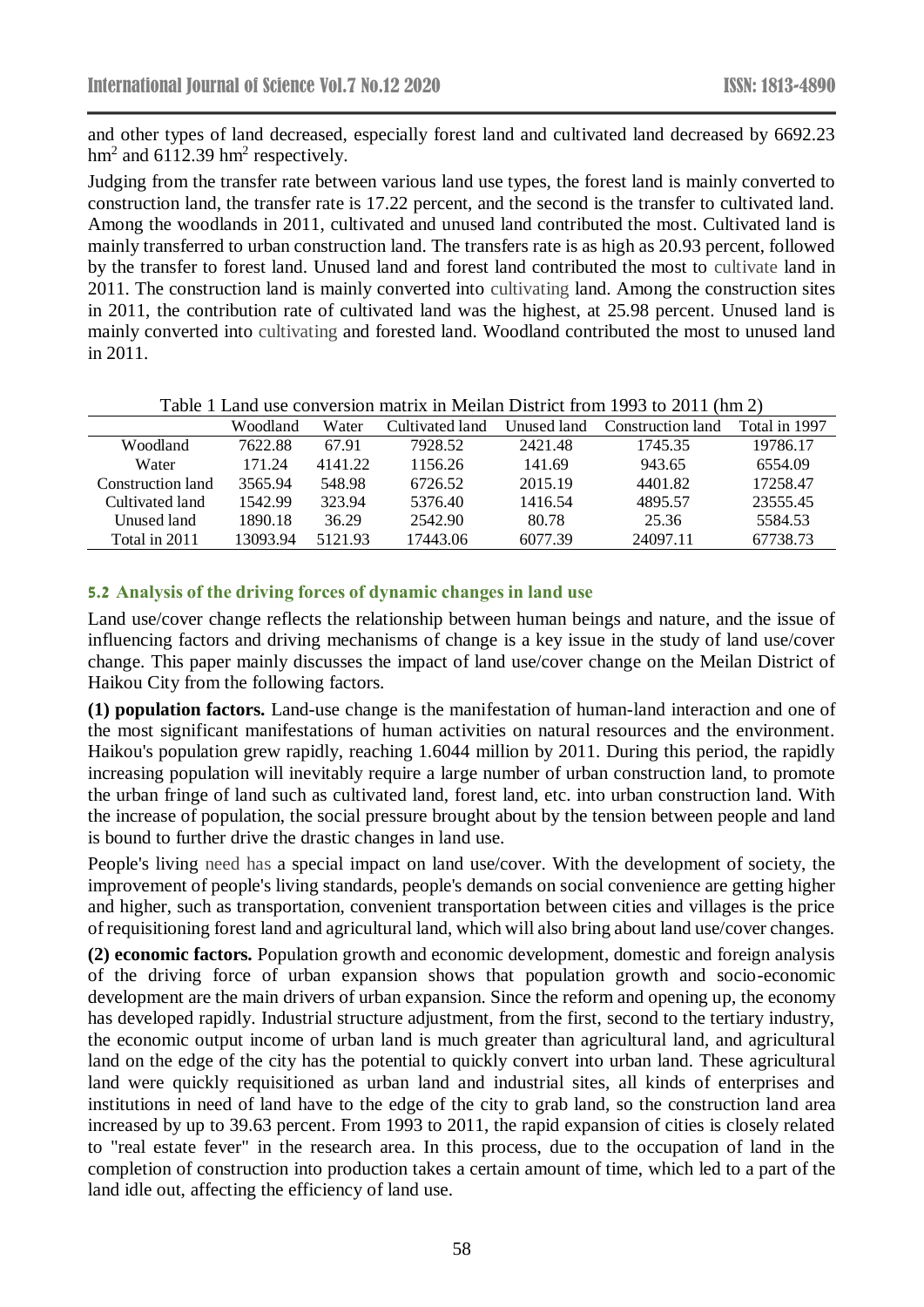At the same time, the adjustment of agricultural structure will make some agricultural land want to change compared to agricultural land with higher economic output. If rice paddies and vegetable fields are converted to cash crop orchards, the area of orchards will increase, and the cultivated land will be reduced, and the reduced cultivated land will need to be compensated from the forest land, which will lead to the reduction of forest land.

**(3) social factors.** Social factors play an important role in land use/cover change. The influence on land use through policies, laws and other means is enormous, which guides the productive economic activities of the society, and then affects the mode and intensity of land use. The country's "Converting farmland to forest" policy of the 1990s, for example, would have prompted some of the cultivated land to be converted into forest land and no longer opened up for cultivated land. The establishment of the international tourist island in 2008 brought a large number of tourists to Hainan. Meilan District has Haikou Meilan International Airport, a large number of tourists in the area of Haikou, accelerated the construction of infrastructure, resulting in a surge in construction land.

# **6. Conclusions**

From the above analysis, the following conclusions can be drawn:

(1) The changes in land-use in the study area are very complex, and the various types of land-use will be converted from one to the other. From 1993 to 2011, land-use changed dramatically, mainly due to demographic, economic and social policies and other factors.

(2) Between 1993 and 2011, the change in construction land was most pronounced, increasing by 6838.64 hm<sup>2</sup> , followed by cultivated land area (forest land decreased by 6692.23 hm2 and cultivated land decreased by 6112.39 hm<sup>2</sup>). Most of the expansion of construction land come from forest land and cultivated land.

(3) Land use in Meilan District between 1997 and 2011 showed an increase in the area of settlements and construction land and a decrease in the area of other types of land, which is consistent with the results of many regional studies and reflects the general law of land use changes during the period of population growth and rapid economic development. But this should be paid enough attention to in the Meilan area, which is dominated by agricultural production, and in the urban construction with ecological civilization construction as its core.

# **References**

- [1] Zhu H Y, Li X B, He S J, et al. Analysis on spatio-temporal changes of land use in bohai Rim region [J]. Acta Geotica Sinica, 2001, 56(3):253-260.
- [2] Zhang H L, Jiang J J. Land use and cover change in Xi 'an region based on Landsat TM [J]. Studies on arid Regions, 2006, 23(3):427-432.
- [3] Deng S B, Chen Q J. Society Jian, Xu Enhui.ENVI Remote sensing Image Processing Method [M]. Higher Education Press, 2010.
- [4] Shi P J, Chen J, Pan Y Z. Analysis of land use change mechanism in Shenzhen [J]. Acta Geographica Sinica, 2000, 55(2):151-160.
- [5] LUO J C, Zhou C H. Land cover and land use classification supported by intelligent graphical model of remote sensing geoscience [J]. Chinese journal of natural resources, 2001,16(2):179- 185.
- [6] Wang X L, Bao Y Y. Research methods of dynamic land use change [J]. Advances in Geographic Science, 1999, 18(1):81-87.
- [7] Ye Q H, Liu G H, Lu Z, et al. Gis-based spatio-temporal complexity-land use change mapping model [J]. Advances in geographical sciences,2002,21(4): 349-357.
- [8] Li W F, Wang Y L, Peng J, et al. Landscape Pattern evolution and Its Driving Factors in Shenzhen [J]. Journal of Applied Ecology, 2004, 15(8):1403-1410.